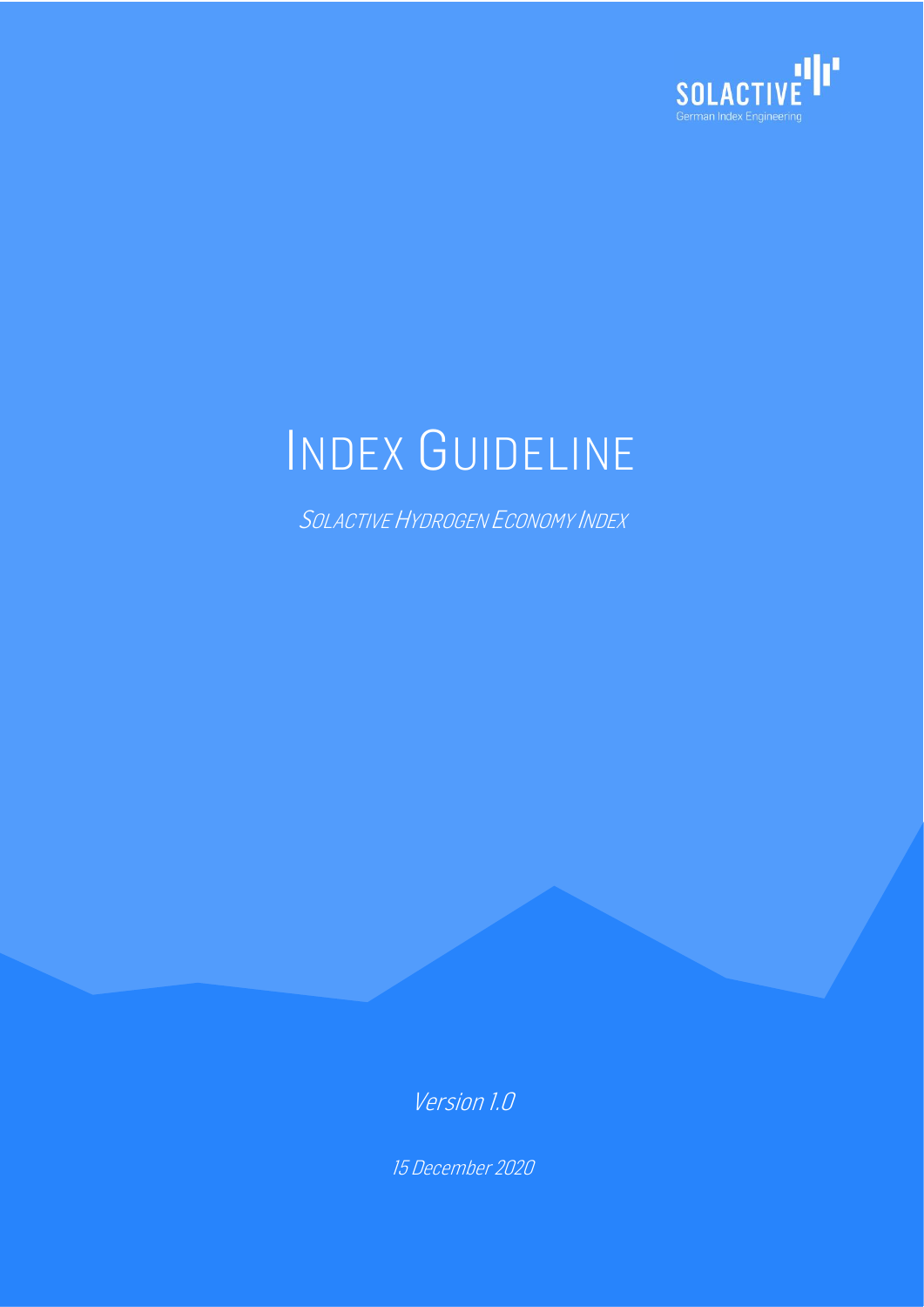### TABLE OF CONTENTS

| 1.   |  |
|------|--|
| 1.1. |  |
| 1.2. |  |
| 1.3. |  |
| 1.4. |  |
| 1.5. |  |
| 2.   |  |
| 2.1. |  |
| 2.2. |  |
| 2.3. |  |
| 3.   |  |
| 3.1. |  |
| 3.2. |  |
| 4.   |  |
| 4.1. |  |
| 4.2. |  |
| 4.3. |  |
| 4.4. |  |
| 4.5. |  |
| 4.6. |  |
| 5.   |  |
| 5.1. |  |
| 5.2. |  |
| 5.3. |  |
| 5.4. |  |
| 5.5. |  |
| 6.   |  |
|      |  |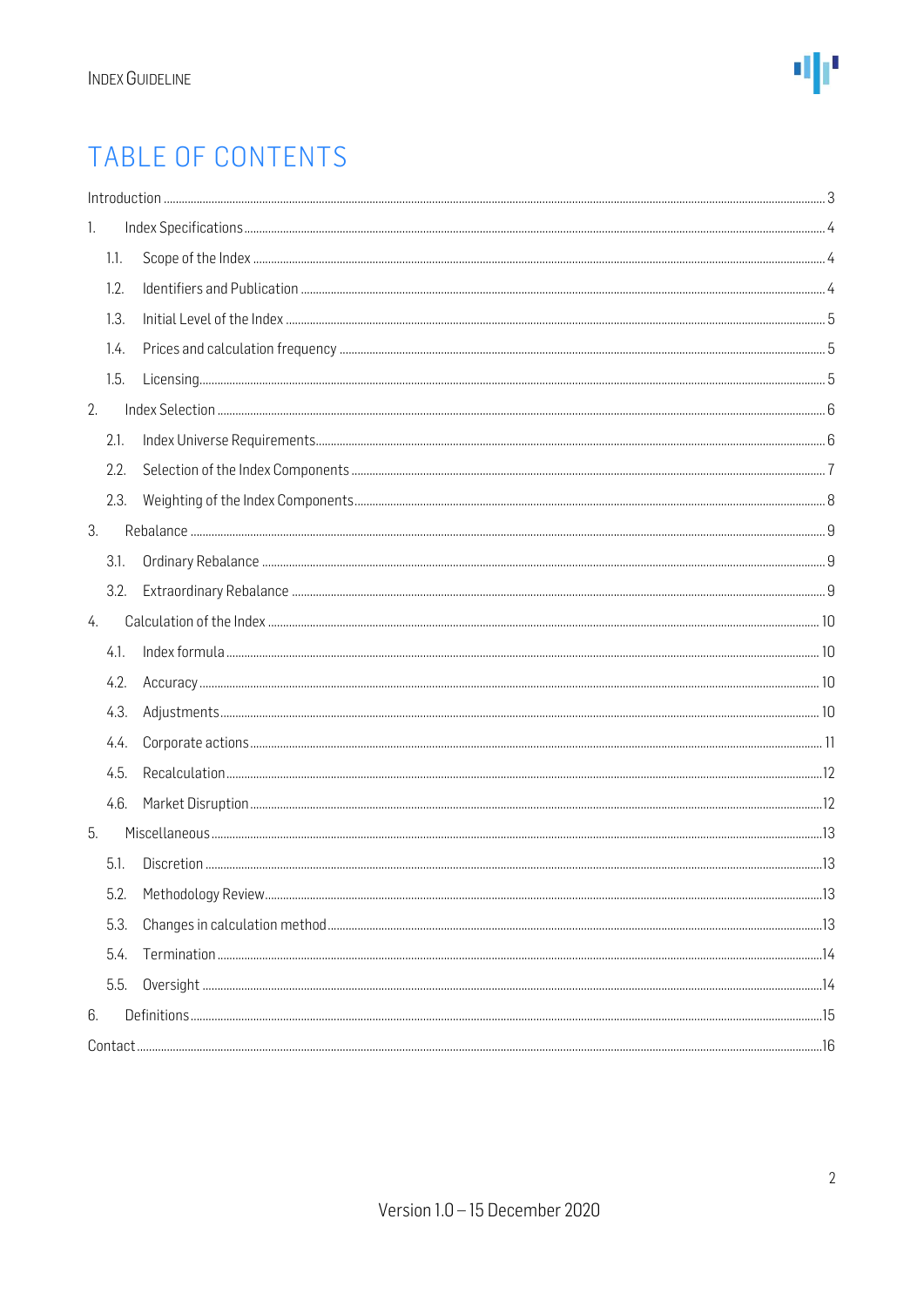### <span id="page-2-0"></span>INTRODUCTION

This document (the "GUIDELINE") is to be used as a quideline with regard to the composition, calculation and maintenance of the Solactive Hydrogen Economy Index (the "INDEX"). Any amendments to the rules made to the GUIDELINE are approved by the OVERSIGHT COMMITTEE specified in Section 5.5. The INDEX is owned, calculated, administered and published by Solactive AG ("SOLACTIVE") assuming the role as administrator (the "INDEX ADMINISTRATOR") under the Regulation (EU) 2016/1011 (the "BENCHMARK REGULATION" or "BMR"). The name "Solactive" is trademarked.

The text uses defined terms which are formatted with "SMALL CAPS". Such Terms shall have the meaning assigned to them as specified in Section 6 (Definitions).

The GUIDELINE and the policies and methodology documents referenced herein contain the underlying principles and rules regarding the structure and operation of the INDEX. SOLACTIVE does not offer any explicit or tacit guarantee or assurance, neither pertaining to the results from the use ofthe INDEX nor the level of the INDEX at any certain point in time nor in any other respect. SOLACTIVE strives to the best of its ability to ensure the correctness of the calculation. There is no obligation for SOLACTIVE – irrespective of possible obligations to issuers – to advise third parties, including investors and/or financial intermediaries, of any errors in the INDEX. The publication of the INDEX by SOLACTIVE does not constitute a recommendation for capital investment and does not contain any assurance or opinion of SOLACTIVE regarding a possible investment in a financial instrument based on this INDEX.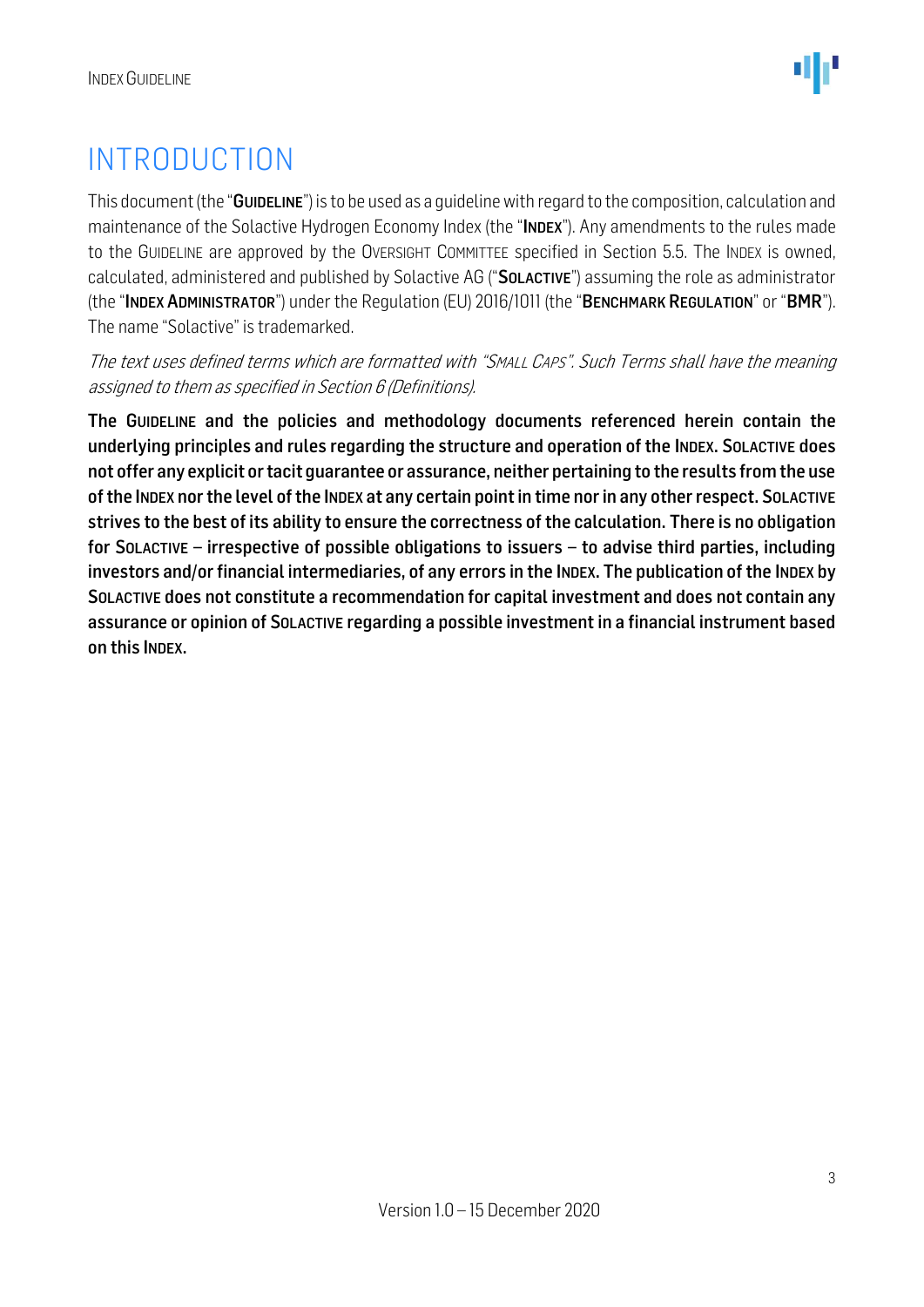### <span id="page-3-0"></span>1. INDEX SPECIFICATIONS

#### <span id="page-3-1"></span>1.1. SCOPE OF THE INDEX

| Category              | <b>Description</b>                                                                                                                |
|-----------------------|-----------------------------------------------------------------------------------------------------------------------------------|
| Asset Class           | Equity                                                                                                                            |
| Strategy              | The index aims to track the performance of a basket of stocks of<br>companies that are actively engaged in the hydrogen industry. |
| Regional Allocation   | <b>Global Markets</b>                                                                                                             |
| Rebalancing Fee       |                                                                                                                                   |
| Rebalancing Frequency | Semi-Annually                                                                                                                     |

#### <span id="page-3-2"></span>1.2. IDENTIFIERS AND PUBLICATION

The INDEX is published under the following identifiers:

| <b>Name</b>        | <b>ISIN</b>                | <b>Currency</b> | Type      | <b>RIC</b>        | <b>BBG</b> ticker |
|--------------------|----------------------------|-----------------|-----------|-------------------|-------------------|
| Solactive Hydrogen | DE000SL0B9D7               | <b>USD</b>      | $PR*$     | .SOHYDROP         |                   |
| Economy Index PR   |                            |                 |           |                   |                   |
| Solactive Hydrogen | DE000SL0B9E5               | <b>USD</b>      | NTR*      | SOHYDRON SOHYDRON |                   |
| Economy Index NTR  |                            |                 |           |                   |                   |
| Solactive Hydrogen | DE000SL0B9F2<br><b>USD</b> | $GTR*$          | .SOHYDROT |                   |                   |
| Economy Index GTR  |                            |                 |           |                   |                   |

\*PR, NTR, GTR mean that the Index is calculated as price return, net total return and gross total return Index as described in the Equity Index Methodology, which is available on the SOLACTIVE website[: https://www.solactive.com/documents/equity-index-methodology/](https://www.solactive.com/documents/equity-index-methodology/)

The INDEX is published on the website of the INDEX ADMINISTRATOR [\(www.solactive.com\)](http://www.solactive.com/) and is, in addition, available via the price marketing services of Boerse Stuttgart GmbH and may be distributed to all of its affiliated vendors. Each vendor decides on an individual basis as to whether it will distribute or display the INDEX via its information systems.

Any publication in relation to the INDEX (e.g. notices, amendments to the GUIDELINE) will be available at the website of the INDEX ADMINISTRATOR: [https://www.solactive.com/news/announcements/.](https://www.solactive.com/news/announcements/)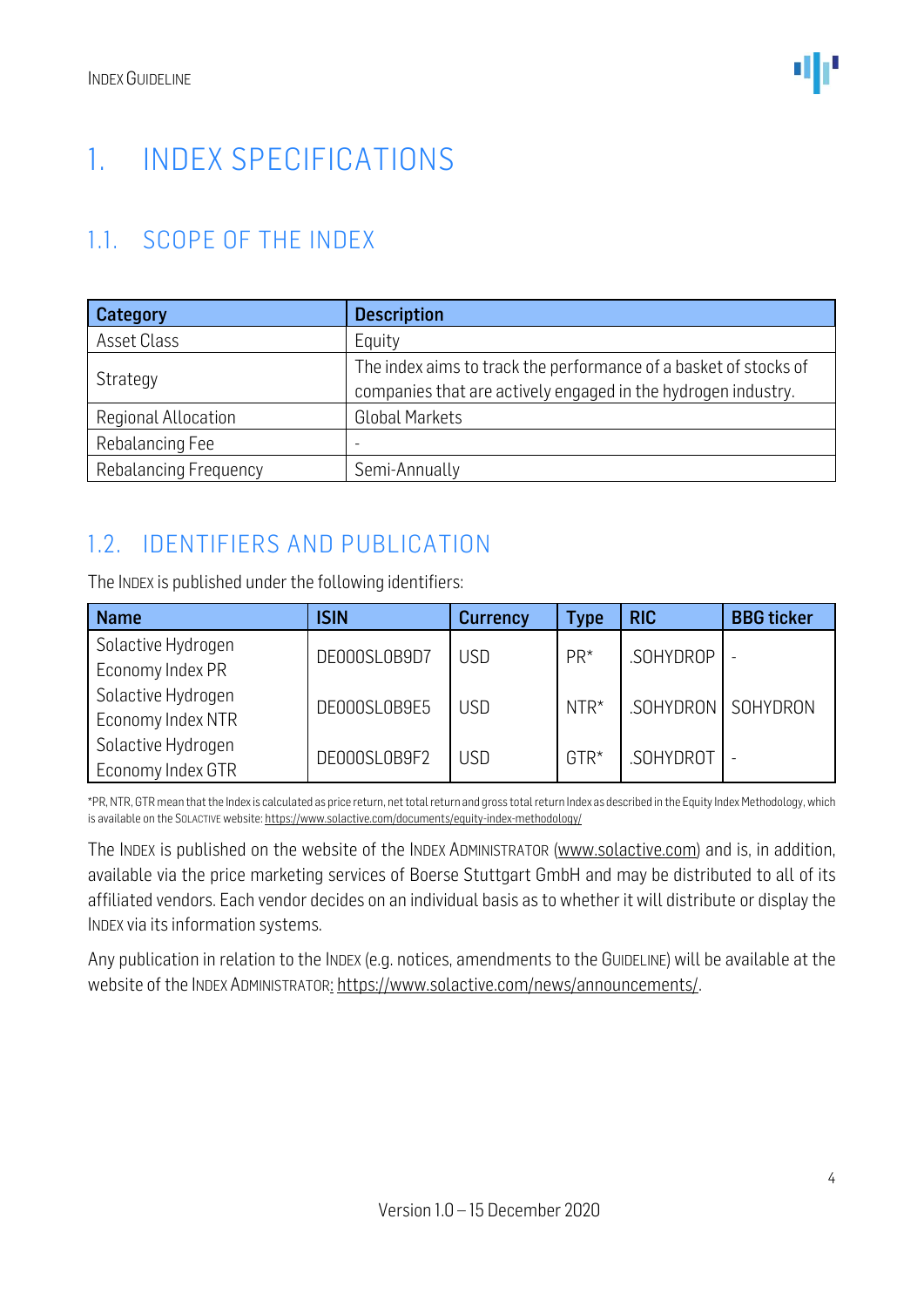

#### <span id="page-4-0"></span>1.3. INITIAL LEVEL OF THE INDEX

The initial level of the INDEX on the 16/11/2018, the START DATE, is 100. Historical values from the 15/12/2020, the LIVE DATE, will be recorded in accordance with Article 8 of the BMR. Levels of the INDEX published for a period prior to the LIVE DATE have been back-casted.

#### <span id="page-4-1"></span>1.4. PRICES AND CALCULATION FREQUENCY

The level of the INDEX is calculated on each CALCULATION DAY from 9:00 a.m. to 10:50 p.m. CET based on the TRADING PRICES on the EXCHANGES on which the INDEX COMPONENTS are listed. TRADING PRICES of INDEX COMPONENTS not listed in the INDEX CURRENCY are converted using the current Intercontinental Exchange (ICE) spot foreign exchange rate. Should there be no current TRADING PRICE for an INDEXCOMPONENT, the later of: (i) the most recent CLOSING PRICE; or (ii) the last available TRADING PRICE for the preceding TRADING DAY is used in the calculation.

In addition to the intraday calculation a closing level of the INDEX for each CALCULATION DAY is also calculated. This closing level is based on the CLOSING PRICES for the INDEX COMPONENTS on the respective EXCHANGES on which the INDEX COMPONENTS are listed. The CLOSING PRICES of INDEX COMPONENTS not listed in the INDEX CURRENCY are converted using the 04:00 p.m. London time WM Fixing quoted by Reuters. If there is no 04:00 p.m. London time WM Fixing for the relevant CALCULATION DAY, the last available 04:00 p.m. London time WM Fixing will be used for the closing level calculation.

#### <span id="page-4-2"></span>1.5. LICENSING

Licenses to use the INDEX as the underlying value for financial instruments, investment funds and financial contracts may be issued to stock exchanges, banks, financial services providers and investment houses by SOLACTIVE.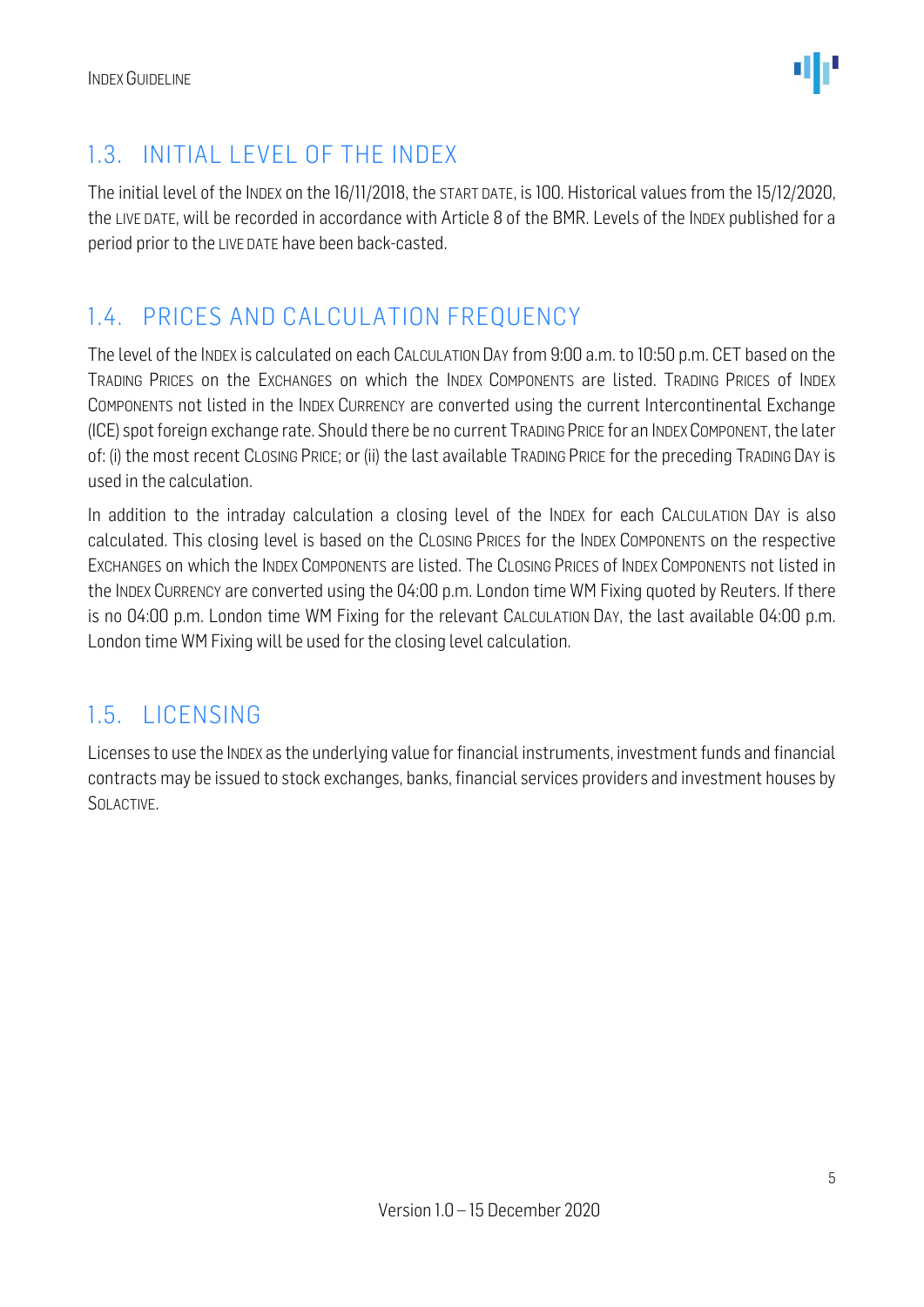### <span id="page-5-0"></span>2. INDEX SELECTION

On each SELECTION DAY, the INDEX ADMINISTRATOR will revise the composition of the INDEX.

In a first step, the INDEX ADMINISTRATOR determines the INDEX UNIVERSE in accordance with Section 2.1. The INDEX UNIVERSE comprises all those financial instruments which fulfill the INDEX UNIVERSE REQUIREMENTS (as specified in Section 2.1) and will constitute a starting pool from which the components of the INDEX will be selected. Based on this INDEX UNIVERSE, the new composition of the INDEX will be determined by applying the rules outlined in Section 2.2.

Each new INDEX COMPONENT will be assigned a weight as described in Section 2.3.

#### <span id="page-5-1"></span>2.1. INDEX UNIVERSE REQUIREMENTS

The INDEX UNIVERSE is comprised of all financial instruments which fulfill the below requirements (the "INDEX UNIVERSE REQUIREMENTS"):

1. The company must be included in the data base provided by the DATA PROVIDER 1

To be eligible for the data base, the company must engage in the hydrogen value-chain. Companies are evaluated based on their involvement in the hydrogen value-chain through the following activities:

- o production of hydrogen
- o hydrogen distribution infrastructure
- o production of fuel-cells
- o supply of fuel-cell components
- o hydrogen-based energy storage
- o fuel-cell electric vehicles
- o hydrogen based transportation
- o hydrogen technology owners
- o hydrogen-based applications

Only those companies across the globe are deemed eligible for inclusion into the data base for which a set of relevant information can be determined based on publicly available sources. DATA PROVIDER 1 uses a set of publicly available sources for selecting the relevant companies and for the determination of their value-chain segment. Among others, DATA PROVIDER 1uses company's products and services, company announcements, mentions in annual or quarterly filings, M&A deals, contracts, regulatory sites such as SEC, and government websites, etc. In addition, DATA PROVIDER 1 can add its own market intelligence expertise and results from continued discussions with hydrogen industry experts where appropriate. However, no changes to the data base will be based on non-public information.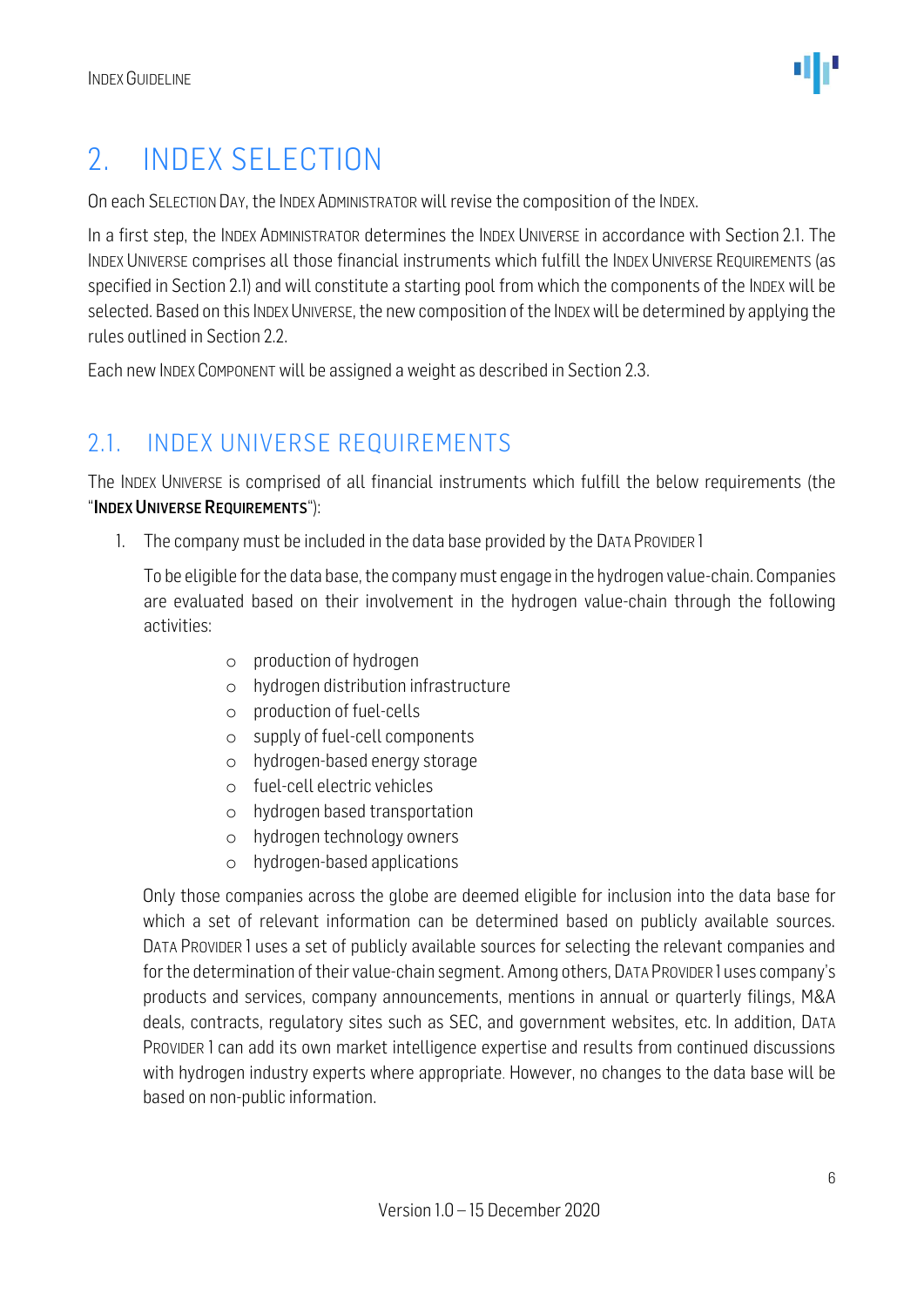2. Any company listed on the Future Protection List (the "FWPL") produced by Legal & General Investment Management ("LGIM") are excluded from the INDEX UNIVERSE. The FWPL is reconstituted by LGIM on a semi-annual basis and the methodology by reference to which the FWPL is constructed is published at the following link[: Future World Protection List Methodology.](http://www.lgim.com/files/_document-library/capabilities/future-world-protection-list-public-methodology.pdf) The most recently published FWPL that is available on a respective SELECTION DAY is applied. It can be found on the following website:

[https://www.lgim.com/uk/en/capabilities/corporate-governance/tracking-esg-progress/.](https://www.lgim.com/uk/en/capabilities/corporate-governance/tracking-esg-progress/)

- 3. Security has its primary listing on an ELIGIBLE EXCHANGE.
- 4. Security has, as of the SELECTION DAY, a SHARE CLASS MARKET CAPITALIZATION of at least USD 200,000,000, unless such Security is an existing INDEX COMPONENT, in which case, the SHARE CLASS MARKET CAPITALIZATION must be at least USD 150,000,000.
- 5. The three-month AVERAGE DAILY VALUE TRADED of the security, until and including the SELECTION DAY, is at least USD 1,000,000.

The determination of the INDEX UNIVERSE is fully rule-based and the INDEX ADMINISTRATOR cannot make any discretionary decisions.

#### <span id="page-6-0"></span>2.2. SELECTION OF THE INDEX COMPONENTS

Based on the INDEX UNIVERSE, the initial composition of the INDEX as well as any selection for an ordinary rebalance is determined on the SELECTION DAY in accordance with the following rules (the "INDEX COMPONENT REQUIREMENTS"):

On each SELECTION DAY, each eligible security shall be deemed to be an INDEX COMPONENT, if in respect of such eligible security, any of the following conditions is fulfilled:

- 1. the company is a FUEL-CELL MANUFACTURER, HYDROGEN PRODUCER, UTILITY COMPANY and/or an INTEGRATED SUPPLY-CHAIN PLAYER;
- 2. the company is a FUEL-CELL COMPONENT SUPPLIER;
- 3. the company is an INDUSTRIAL TECHNOLOGY PROVIDER; or
- 4. the company is a HYDROGEN MOBILITY PROVIDER.

Finally, companies that are classified as a HYDROGEN PRODUCER or an INDUSTRIAL TECHNOLOGY PROVIDER and are deriving more than 10% of their revenues from THERMAL COAL POWER GENERATION are excluded; and if such company is an existing INDEX COMPONENT then such INDEX COMPONENT shall be excluded if it derives more than 15% of its revenues from THERMAL COAL POWER GENERATION. The data is provided by the DATA PROVIDER 2.

The selection of the INDEX COMPONENTS is fully rule-based and the INDEX ADMINISTRATOR cannot make any discretionary decisions.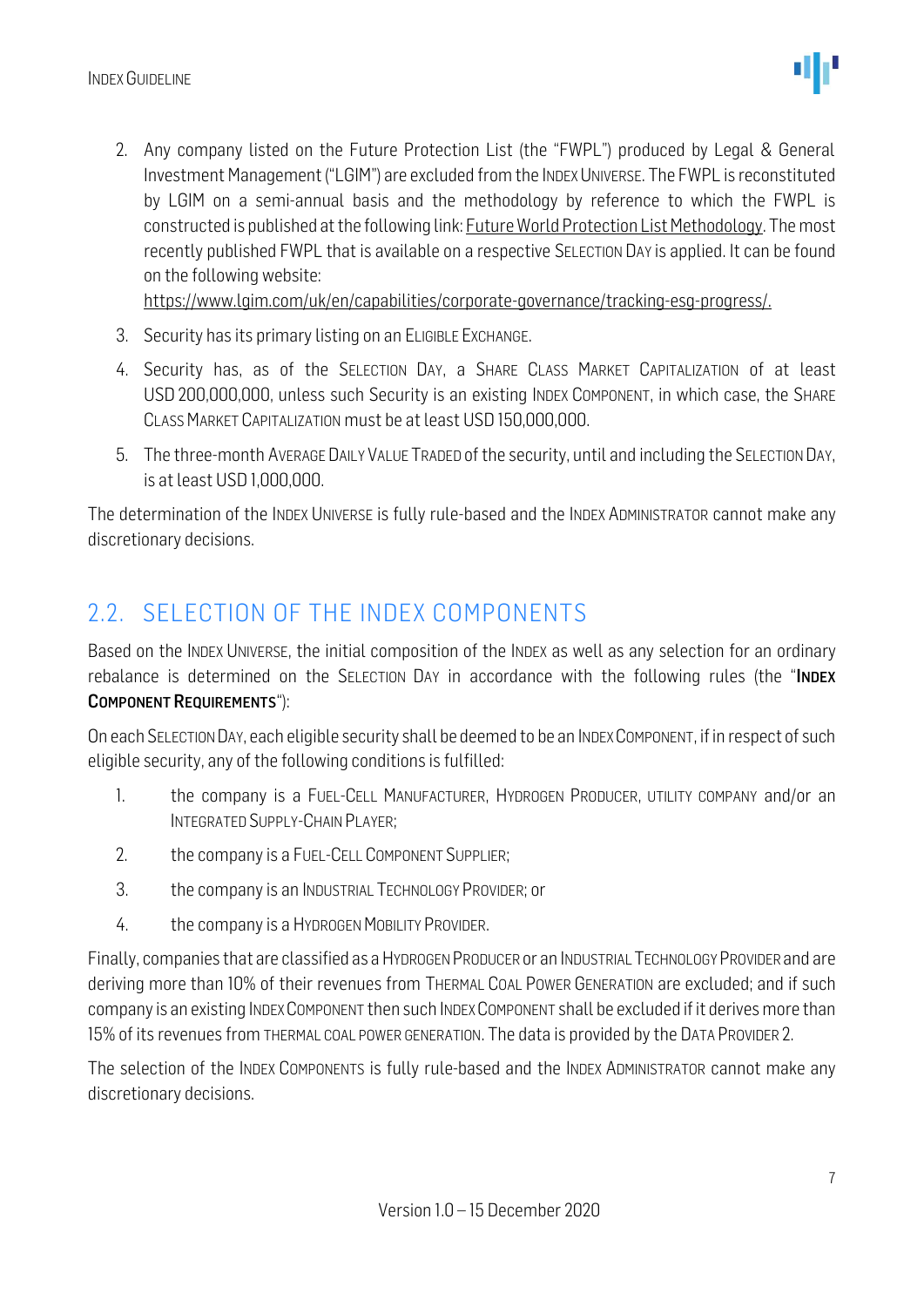#### <span id="page-7-0"></span>2.3. WEIGHTING OF THE INDEX COMPONENTS

On each SELECTION DAY each INDEX COMPONENT is assigned an equal weight such that the total INDEX COMPONENT weight of all INDEX COMPONENTS is equal to 100%, subject to the following constraints:

- 1. if the three-month AVERAGE DAILY VALUE TRADED is less than USD 2,000,000, then the INDEX COMPONENT Weight of such INDEX COMPONENT shall be capped at 1% provided the initial weight is greater than 1%;
- 2. if the three-month AVERAGE DAILY VALUE TRADED is less than USD 3,000,000 but greater than or equal to USD 2,000,000, then the INDEX COMPONENT Weight of such INDEX COMPONENT shall be capped at 2% provided the initial weight is greater than 2%; and
- 3. if the three-month AVERAGE DAILY VALUE TRADED is less than USD 4,000,000 but greater than or equal to USD 3,000,000, then the INDEX COMPONENT Weight of such INDEX COMPONENT shall be capped at 3% provided the initial weight is greater than 3%.

Any residual weight that arises from capping the INDEX COMPONENT weights shall be distributed equally to the remaining INDEX COMPONENTS, subject to the constraints 1 - 3 above. For the avoidance of doubt, INDEX COMPONENTS affected from the aforementioned constraints will be excluded from the weight redistribution if this process increases their weight above the defined weight caps.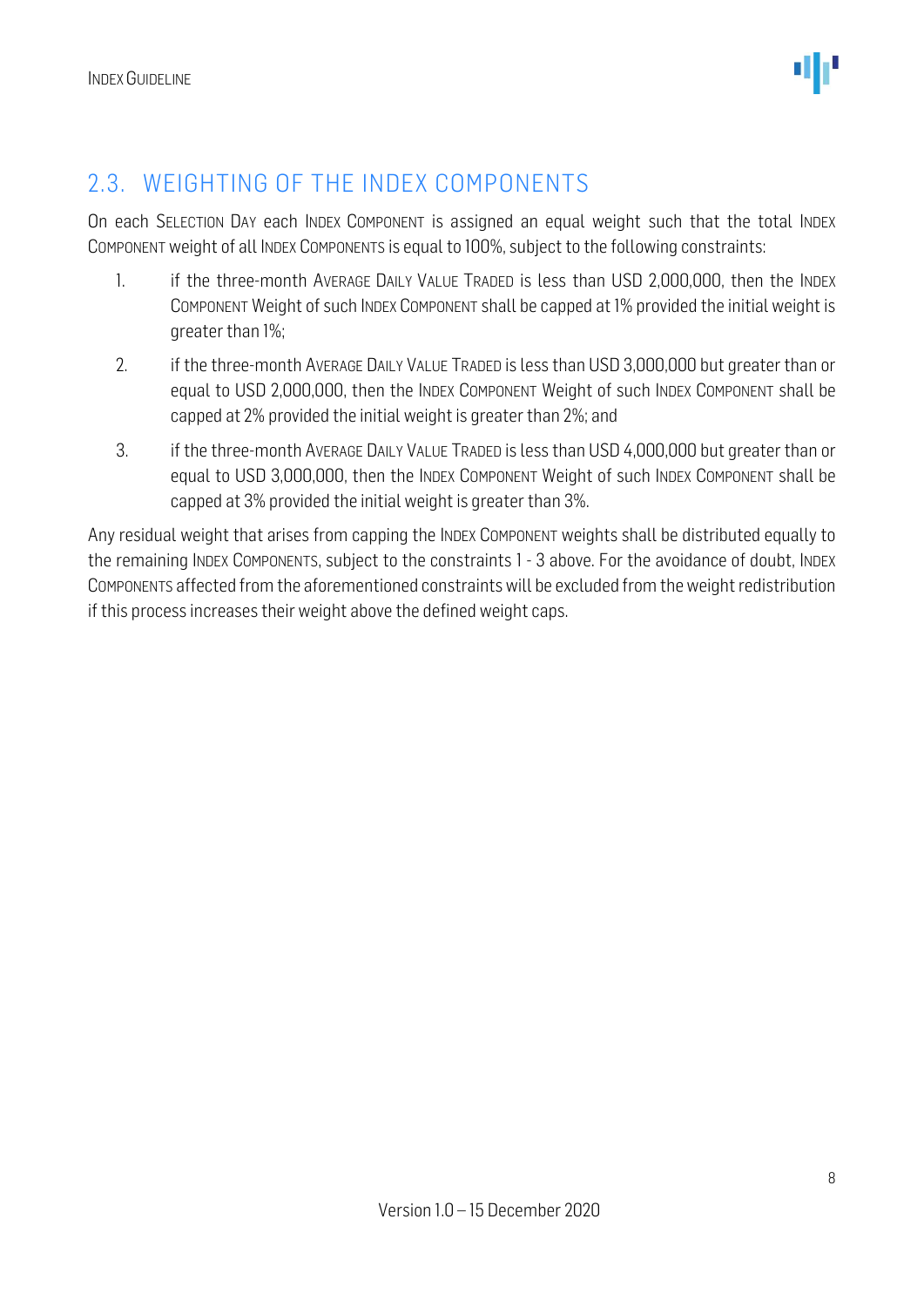### <span id="page-8-0"></span>3. REBALANCE

#### <span id="page-8-1"></span>3.1. ORDINARY REBALANCE

In order to reflect the new selection of the INDEX COMPONENTS determined on the SELECTION DAY (in accordance with Section 2.1 and 2.2) the INDEX is adjusted on the REBALANCE DAY after CLOSE OF BUSINESS.

This is carried out by implementing the shares as determined on the FIXING DAY based on the weights calculated on the SELECTION DAY.

In addition, if the INDEX ADMINISTRATOR determines that the INDEX weight of any INDEX COMPONENT is greater than 15% on any REVIEW DAY, then the INDEX shall be reweighted on the ADJUSTMENT DAY that occurs immediately after such REVIEW DAY according to section 2.3 WEIGHTING OF THE INDEX COMPONENTS. AVERAGE DAILY VALUE TRADED data will be based on the data available as of the REVIEW DAY.

For more information on the rebalance procedure please refer to the Equity Index Methodology, which is incorporated by reference and available on the Solactive website: [https://www.solactive.com/documents/equity-index-methodology/.](https://www.solactive.com/documents/equity-index-methodology/)

SOLACTIVE will publish any changes made to the INDEX COMPONENTS with sufficient notice before the REBALANCE DAY on the SOLACTIVE webpage under the section "Announcement", which is available at https://www.solactive.com/news/announcements/

#### <span id="page-8-2"></span>3.2. EXTRAORDINARY REBALANCE

The INDEX is not rebalanced extraordinarily.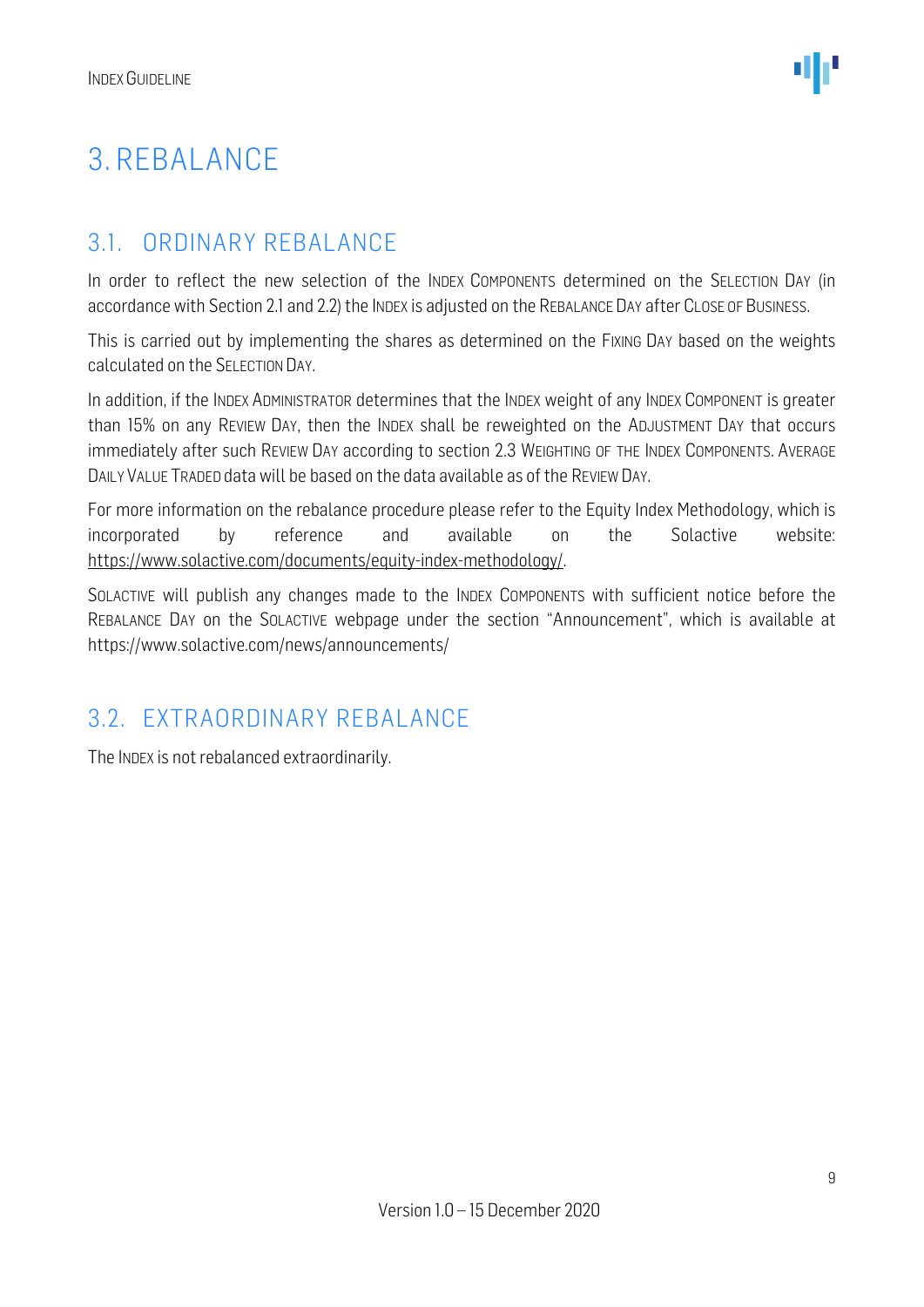### <span id="page-9-0"></span>4. CALCULATION OF THE INDEX

#### <span id="page-9-1"></span>4.1. INDEX FORMULA

The INDEX is calculated as a price return, net total return and gross total return Index.

The calculation is performed according to the Equity Index Methodology, which is available on the SOLACTIVE website: [https://www.solactive.com/documents/equity-index-methodology/.](https://www.solactive.com/documents/equity-index-methodology/) The divisor index formula stipulates that the level of the INDEX changes based on the change of the prices of its INDEX COMPONENTS taking into account their weight in the INDEX and any currency conversion in case the price of an INDEX COMPONENT is quoted in a currency other than the INDEX CURRENCY.

Any dividends or other distributions are reinvested across the entire basket of INDEX COMPONENTS by means of a divisor at the opening of the effective date (the so-called ex-date) of the payment of such dividend or other distribution.

A more detailed description of the mechanics of the index calculation formula can be found in the Equity Index Methodology under Section 1.2.

#### <span id="page-9-2"></span>4.2. ACCURACY

The level of the INDEX will be rounded to two decimal places. Divisors will be rounded to six decimal places. TRADING PRICES and foreign exchange rates will be rounded to six decimal places.

#### <span id="page-9-3"></span>4.3. ADJUSTMENTS

Under certain circumstances, an adjustment of the INDEXmay be necessary between two regular REBALANCE DAYS. Such adjustment has to be made if a corporate action (as specified in Section 4.4 below) in relation of an INDEX COMPONENT occurs. Such adjustment may have to be done in relation to an INDEX COMPONENT and/or may also affect the number of INDEX COMPONENTS and/or the weighting of certain INDEX COMPONENTS and will be made in compliance with the Solactive Equity Index Methodology, which is incorporated by reference and available on the SOLACTIVE website[: https://www.solactive.com/documents/equity-index-methodology/.](https://www.solactive.com/documents/equity-index-methodology/)

SOLACTIVE will announce the INDEX adjustment giving a notice period of at least two TRADING DAYS (with respect to the affected INDEX COMPONENT) on the SOLACTIVE website under the Section "Announcements", which is available at https://www.solactive.com/news/announcements/. The INDEX adjustments will be implemented on the effective day specified in the respective notice.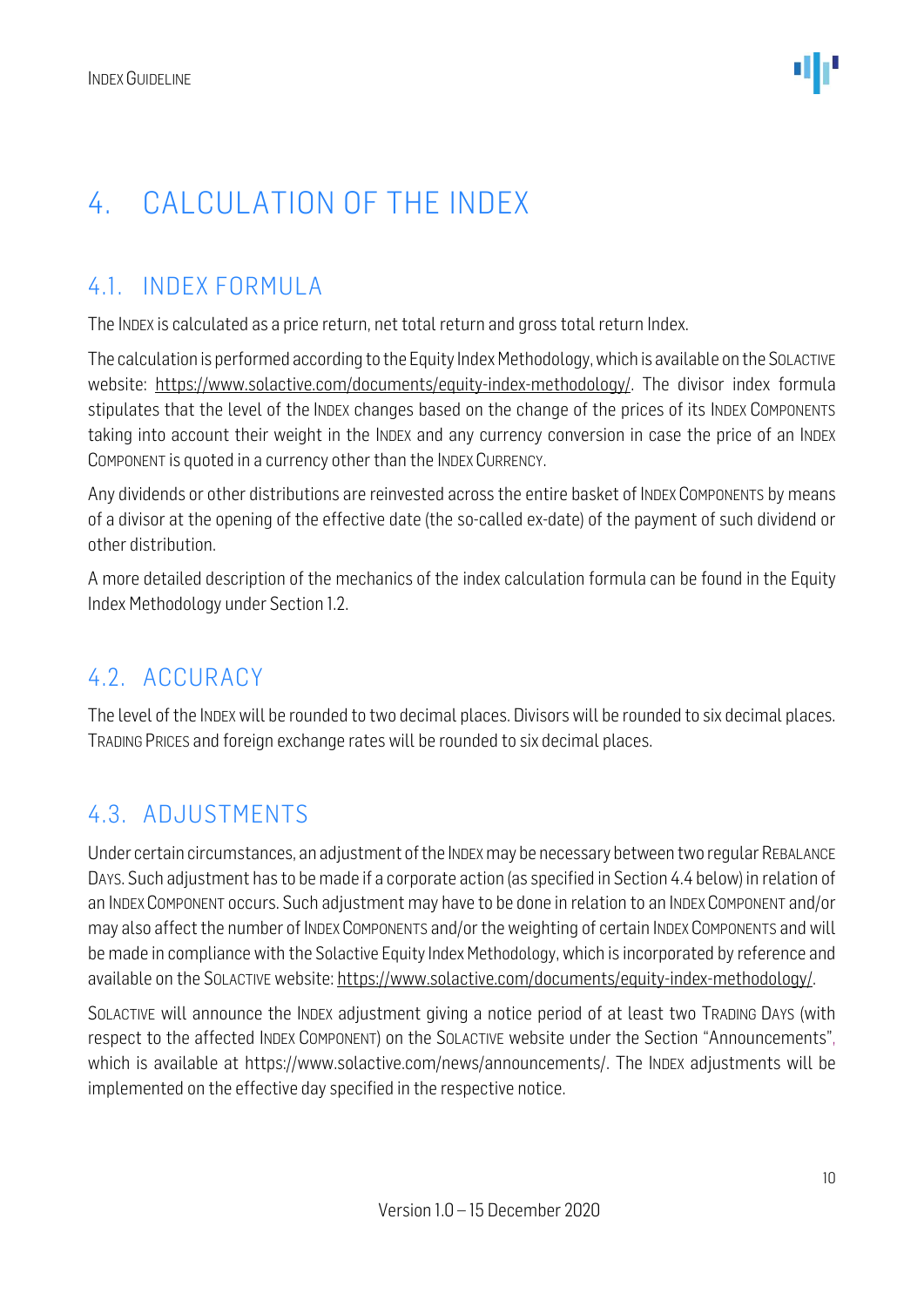#### <span id="page-10-0"></span>4.4. CORPORATE ACTIONS

As part of the INDEX maintenance SOLACTIVE will consider various events – also referred to as corporate actions –which result in an adjustment to the INDEX between two regular REBALANCE DAYS. Such events have a material impact on the price, weighting or overall integrity of INDEX COMPONENTS. Therefore, they need to be accounted for in the calculation of the INDEX. Corporate actions will be implemented from the cum-day to the ex-day of the corporate action, so that the adjustment to the INDEX coincides with the occurrence of the price effect of the respective corporate action.

Adjustments to the INDEX to account for corporate actions will be made in compliance with the Equity Index Methodology, which is available on the SOLACTIVE website: [https://www.solactive.com/documents/equity](https://www.solactive.com/documents/equity-index-methodology/)[index-methodology/.](https://www.solactive.com/documents/equity-index-methodology/) This document contains for each corporate action a brief definition and specifies the relevant adjustment to the INDEX variables.

While SOLACTIVE aims at creating and maintaining its methodology for treatment of corporate actions as generic and transparent as possible and in line with regulatory requirements, it retains the right in accordance with the Equity Index Methodology to deviate from these standard procedures in case of any unusual or complex corporate action or if such a deviation is made to preserve the comparability and representativeness of the INDEX over time.

SOLACTIVE considers following, but not conclusive, list of corporate actions as relevant for INDEX maintenance:

- $\geq$  Cash Distributions (e.g. payment of a dividend)
- $>$  Stock distributions (e.g. payment of a dividend in form of additional shares)
- $>$  Stock distributions of another company (e.g. payment of a dividend in form of additional shares of another company (e.g. of a subsidiary))
- $>$  Share splits (company's present shares are divided and therefore multiplied by a given factor)
- $\geq$  Reverse splits (company's present shares are effectively merged)
- $>$  Capital increases (such as issuing additional shares)
- $>$  Share repurchases (a company offer its shareholders the option to sell their shares to a fixed price)
- $>$  Spin-offs (the company splits its business activities into two or more entities and distributes new equity shares in the created entities to the shareholders of the former entity)
- $>$  Mergers & Acquisitions (transaction in which the ownership of a company (or other business organizations) are transferred or consolidated with other entities, e.g. fusion of two or more separate companies into one entity)
- $\geq$  Delistings (company's shares are no longer publicly traded at a stock exchange)
- $\geq$  Nationalization of a company (effective control of a legal entity is taken over by a state)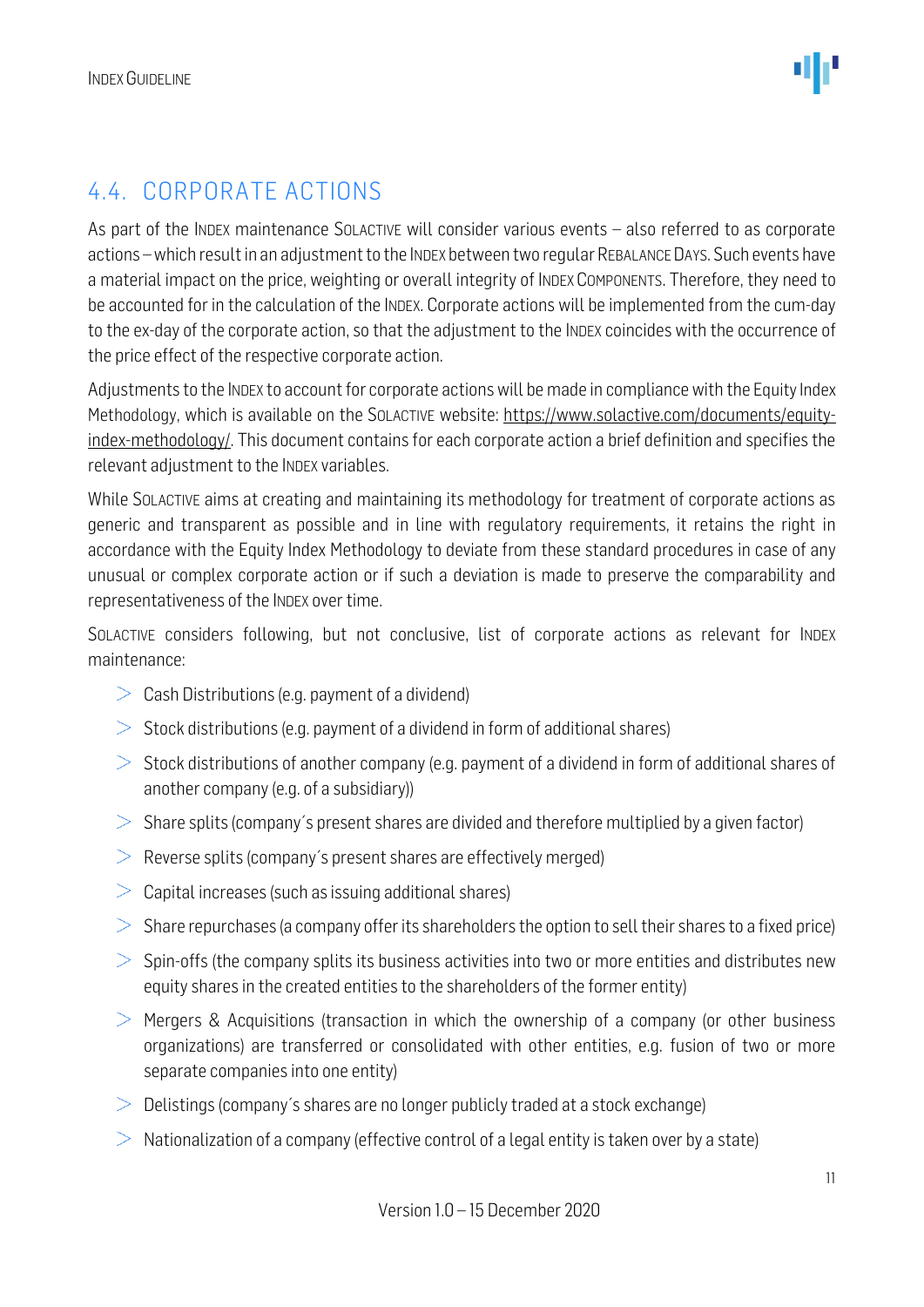$>$  Insolvency

#### <span id="page-11-0"></span>4.5. RECALCULATION

SOLACTIVE makes the greatest possible efforts to accurately calculate and maintain its indices. However, errors in the determination process may occur from time to time for variety reasons (internal or external) and therefore, cannot be completely ruled out. SOLACTIVE endeavors to correct all errors that have been identified within a reasonable period of time. The understanding of "a reasonable period of time" as well as the general measures to be taken are generally depending on the underlying and is specified in the Solactive Correction Policy, which is incorporated by reference and available on the SOLACTIVE website: [https://www.solactive.com/documents/correction-policy/.](https://www.solactive.com/documents/correction-policy/)

#### <span id="page-11-1"></span>4.6. MARKET DISRUPTION

In periods of market stress SOLACTIVE calculates its indices following predefined and exhaustive arrangements as described in the Solactive Disruption Policy, which is incorporated by reference and available on the SOLACTIVE website: [https://www.solactive.com/documents/disruption-policy/.](https://www.solactive.com/documents/disruption-policy/) Such market stress can arise due to a variety of reasons, but generally results in inaccurate or delayed prices for one or more INDEXCOMPONENTS. The determination of the INDEXmay be limited or impaired at times of illiquid or fragmented markets and market stress.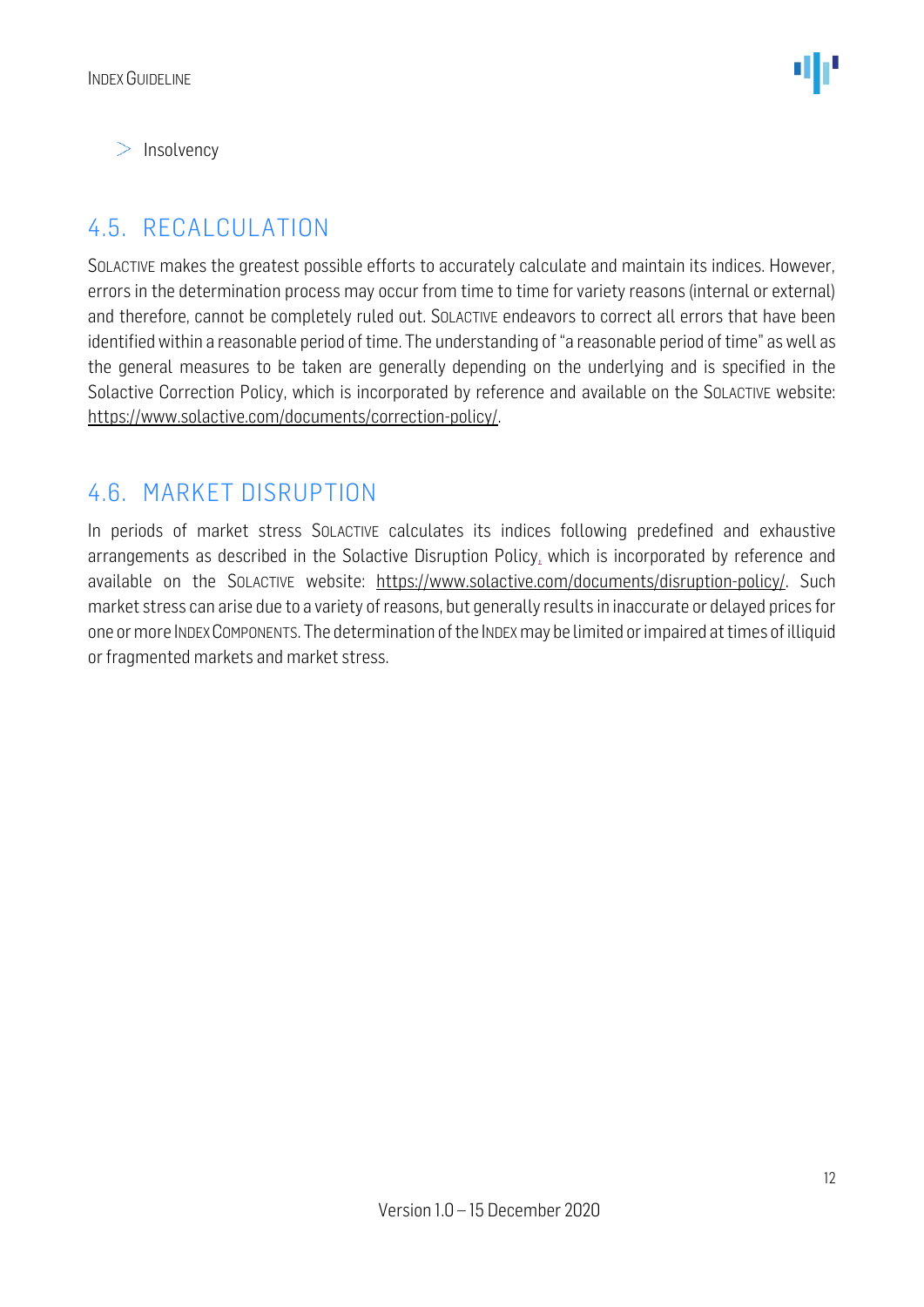### <span id="page-12-0"></span>5. MISCELLANEOUS

#### <span id="page-12-1"></span>5.1. DISCRETION

Any discretion which may need to be exercised in relation to the determination of the INDEX (for example the determination of the INDEX UNIVERSE (if applicable), the selection of the INDEX COMPONENTS (if applicable) or any other relevant decisions in relation to the INDEX) shall be made in accordance with strict rules regarding the exercise of discretion or expert judgement.

#### <span id="page-12-2"></span>5.2. METHODOLOGY REVIEW

The methodology of the INDEX is subject to regular review, at least annually. In case a need of a change of the methodology has been identified within such review (e.g. if the underlying market or economic reality has changed since the launch of the INDEX, i.e. if the present methodology is based on obsolete assumptions and factors and no longer reflects the reality as accurately, reliably and appropriately as before), such change will be made in accordance with the Solactive Methodology Policy, which is incorporated by reference and available on the SOLACTIVE website: [https://www.solactive.com/documents/methodology-policy/.](https://www.solactive.com/documents/methodology-policy/)

Such change in the methodology will be announced on the SOLACTIVE website under the Section "Announcement", which is available at https://www.solactive.com/news/announcements/. The date of the last amendment of this INDEX is contained in this GUIDELINE.

#### <span id="page-12-3"></span>5.3. CHANGES IN CALCULATION METHOD

The application by the INDEX ADMINISTRATOR of the method described in this document is final and binding. The INDEXADMINISTRATOR shall apply the method described above for the composition and calculation of the INDEX. However, it cannot be excluded that the market environment, supervisory, legal and financial or tax reasons may require changes to be made to this method. The INDEX ADMINISTRATOR may also make changes to the terms and conditions of the INDEX and the method applied to calculate the INDEX that it deems to be necessary and desirable in order to prevent obvious or demonstrable error or to remedy, correct or supplement incorrect terms and conditions. The INDEX ADMINISTRATOR is not obliged to provide information on any such modifications or changes. Despite the modifications and changes, the INDEX ADMINISTRATOR will take the appropriate steps to ensure a calculation method is applied that is consistent with the method described above.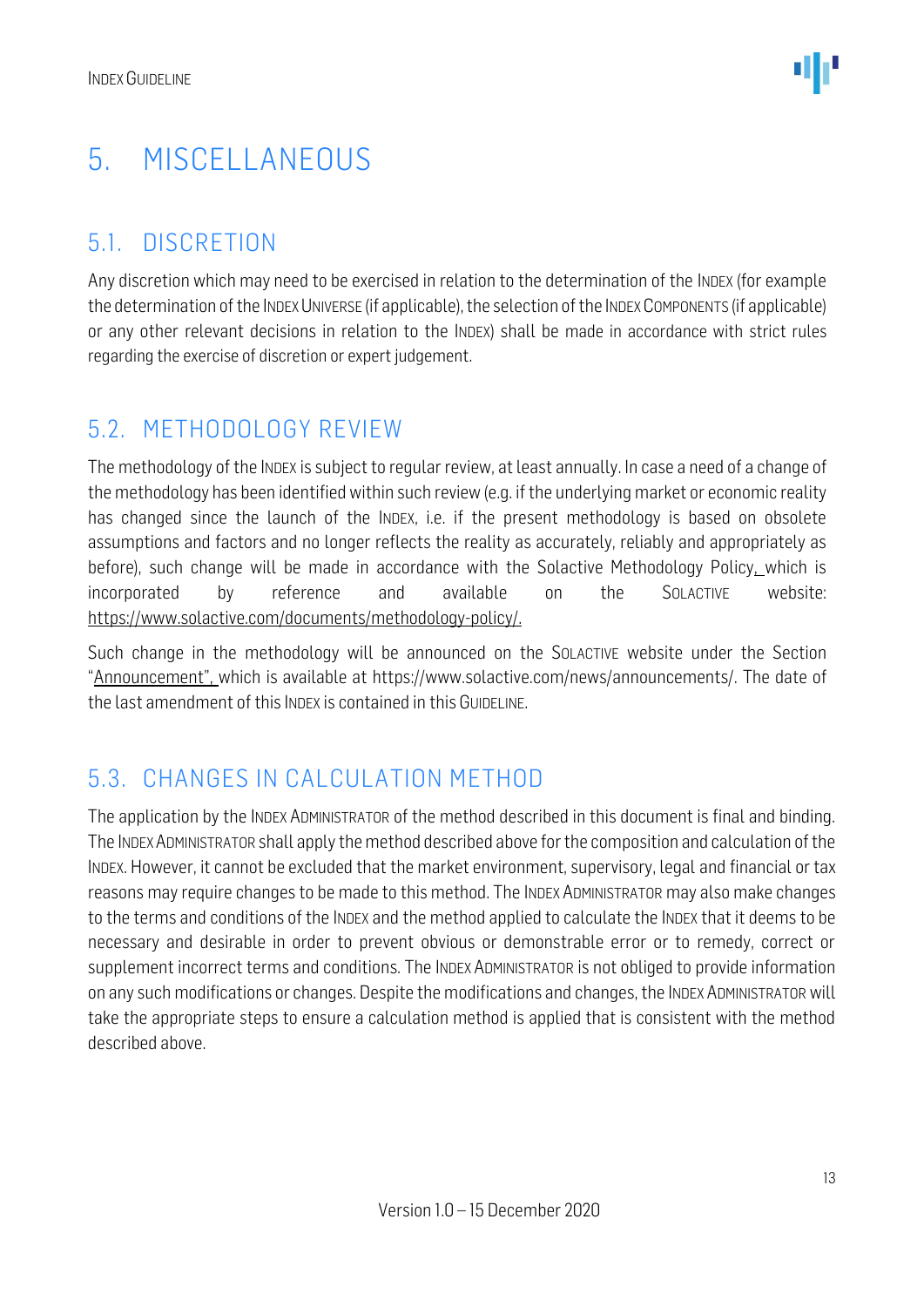

#### <span id="page-13-0"></span>5.4. TERMINATION

SOLACTIVE makes the greatest possible efforts to ensure the resilience and continued integrity of its indices over time. Where necessary, SOLACTIVE follows a clearly defined and transparent procedure to adapt Index methodologies to changing underlying markets (see Section 5.2 "Methodology Review") in order to maintain continued reliability and comparability of the indices. Nevertheless, if no other options are available the orderly cessation of the INDEX may be indicated. This is usually the case when the underlying market or economic reality, which an index is set to measure or to reflect, changes substantially and in a way not foreseeable at the time of inception of the index, the index rules, and particularly the selection criteria, can no longer be applied coherently or the index is no longer used as the underlying value for financial instruments, investment funds and financial contracts.

SOLACTIVE has established and maintains clear guidelines on how to identify situations in which the cessation of an index is unavoidable, how stakeholders are to be informed and consulted and the procedures to be followed for a termination or the transition to an alternative index. Details are specified in the Solactive Termination Policy, which is incorporated by reference and available on the SOLACTIVE website: [https://www.solactive.com/documents/termination-policy/.](https://www.solactive.com/documents/termination-policy/)

#### <span id="page-13-1"></span>5.5. OVERSIGHT

An oversight committee composed of staff from SOLACTIVE and its subsidiaries (the "OVERSIGHT COMMITTEE") is responsible for decisions regarding any amendments to the rules of the INDEX. Any such amendment, which may result in an amendment of the GUIDELINE, must be submitted to the OVERSIGHT COMMITTEE for prior approval and will be made in compliance with the [Methodology](http://methodology/) Policy, which is available on the SOLACTIVE website: [https://www.solactive.com/documents/methodology-policy/.](https://www.solactive.com/documents/methodology-policy/)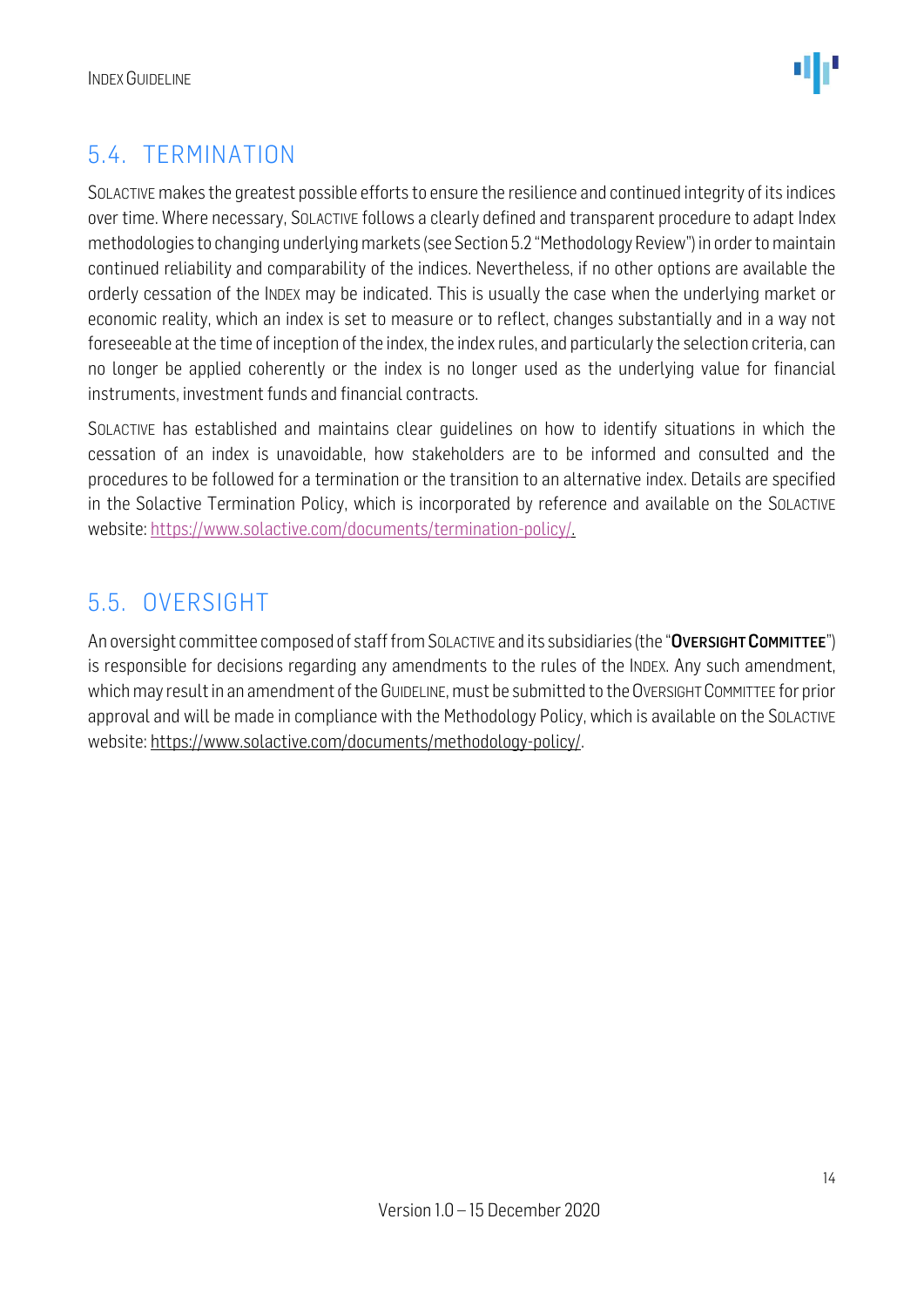### <span id="page-14-0"></span>6. DEFINITIONS

"ADJUSTMENT DAY" means each day that occurs on the third Friday of each calendar month other than May and November. If that day is not a BUSINESS DAY the ADJUSTMENT DAY will be the immediately following BUSINESS DAY.

"AVERAGE DAILY VALUE TRADED" means, in respect of an INDEX COMPONENT, the sum of DAILY VALUE TRADED over the specified period divided by the number of TRADING DAYS that fall in the specified period.

"BENCHMARK REGULATION" shall have the meaning as defined in Section "Introduction".

"BMR" shall have the meaning as defined in Section "Introduction".

"BUSINESS DAY" is a day on which New York Stock Exchange (NYSE), the London Stock Exchange, the Tokyo Stock Exchange and Deutsche Boerse Xetra are open for general business.

"CALCULATION DAY" is every weekday from Monday to Friday.

"CLOSE OF BUSINESS" is the calculation time of the closing level of the INDEX as outlined in Section 1.4.

The "CLOSING PRICE" in respect of an INDEX COMPONENT and a TRADING DAY is a security's final regular-hours TRADING PRICE published by the EXCHANGE and determined in accordance with the EXCHANGE regulations. If the EXCHANGE has no or has not published a CLOSING PRICE in accordance with the EXCHANGE rules for an INDEX COMPONENT, the last TRADING PRICE will be used.

"DAILY VALUE TRADED" means, in respect of an INDEX COMPONENT and a TRADING DAY, the product of (i) the CLOSING PRICE of such INDEX COMPONENT and (ii) the volume traded (measured as a number of shares) of such INDEX COMPONENT on the EXCHANGE during such TRADING DAY.

"DATA PROVIDER 1" is GlobalData. For more information, please visit: [https://www.globaldata.com/.](https://www.globaldata.com/) "DATA PROVIDER 1's thematic research tracks companies based on their involvement in specific themes. These include companies that are engaged in any part of the value chain of a specific theme. DATA PROVIDER 1's analysts scan companies across multiple sectors to identify the ones that are involved in activities relevant to the theme. The selected companies include those for which the theme is expected to have a significant impact on their performance in the future.

"DATA PROVIDER 2" is Sustainalytics. For more information, please visit: https://www.sustainalytics.com/.

"EXCHANGE" is with respect to the INDEX and every INDEX COMPONENT, the respective exchange where the INDEX COMPONENT has its listing as determined in accordance with the rules in Section 2.

"FIXING DAY" is SELECTION DAY.

"GUIDELINE" shall have the meaning as defined in Section "Introduction".

"INDEX" shall have the meaning as defined in Section "Introduction".

"INDEX ADMINISTRATOR" shall have the meaning as defined in Section "Introduction".

"INDEX COMPONENT" is each security reflected in the INDEX.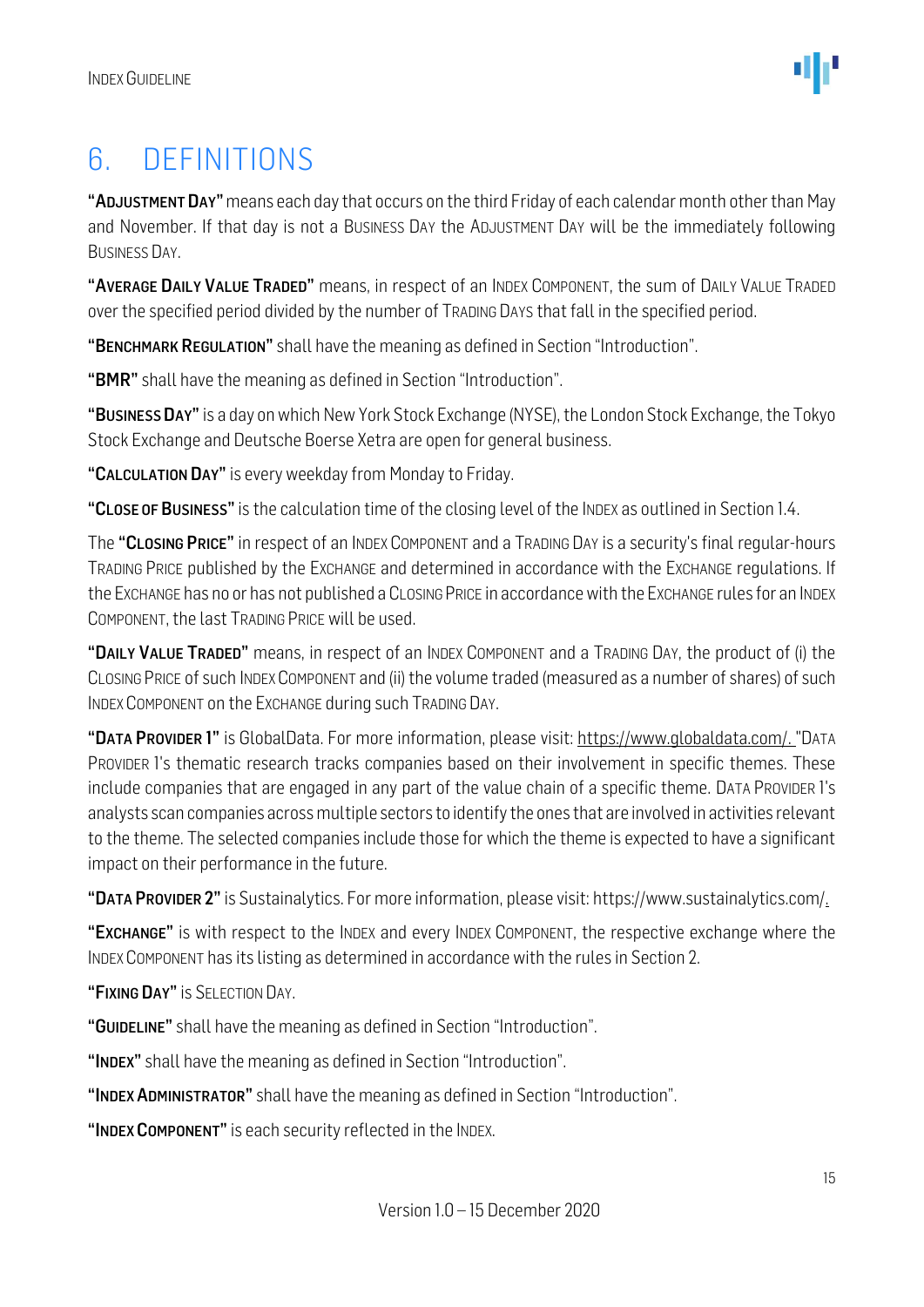"INDEX COMPONENT REQUIREMENTS" shall have the meaning as defined in Section 2.2.

"INDEX CURRENCY" is the currency specified in the column "Currency" in the table in Section 1.2.

"INDEX UNIVERSE REQUIREMENTS" shall have the meaning as defined in Section 2.1.

"INDEX UNIVERSE" is the sum of all financial instruments which fulfill the INDEX UNIVERSE REQUIREMENTS.

"LIVE DATE" shall have the meaning as defined in Section 1.3.

"OVERSIGHT COMMITTEE" shall have the meaning as defined in Section 5.5.

"REBALANCE DAY" is the third Friday in May and November. If that day is not a BUSINESS DAY the REBALANCE DAY will be the immediately following BUSINESS DAY.

"REVIEW DAY" means 10 BUSINESS DAYS before the ADJUSTMENT DAY, disregarding any potential change of the ADJUSTMENT DAY.

"SELECTION DAY" is 10 BUSINESS DAYS before the REBALANCE DAY, disregarding any potential change of the REBALANCE DAY.

The "SHARE CLASS MARKET CAPITALIZATION" is with regard to each of the securities in the INDEX on a SELECTION DAY the share class-specific market capitalization for any security in the INDEX UNIVERSE. It is calculated as the multiplication of the shares outstanding with the CLOSING PRICE of the share class as of the respective SELECTION DAY.

"SOLACTIVE" shall have the meaning as defined in Section "Introduction".

"START DATE" shall have the meaning as defined in Section 1.3.

"TRADING DAY" is with respect to an INDEX COMPONENT included in the INDEX at the REBALANCE DAY and every INDEXCOMPONENT included in the INDEX at the CALCULATION DAY immediately following the REBALANCE DAY (for clarification: this provision is intended to capture the TRADING DAYS for the securities to be included in the INDEX as new INDEX COMPONENTS with close of trading on the relevant EXCHANGE on the REBALANCE DAY) a day on which the relevant EXCHANGE is open for trading (or a day that would have been such a day if a market disruption had not occurred), excluding days on which trading may be ceased prior to the scheduled EXCHANGE closing time and days on which the EXCHANGE is open for a scheduled shortened period. The INDEX ADMINISTRATOR is ultimately responsible as to whether a certain day is a TRADING DAY.

The "TRADING PRICE" in respect of an INDEX COMPONENT and a TRADING DAY is the most recent published price at which the INDEX COMPONENT was traded on the respective EXCHANGE.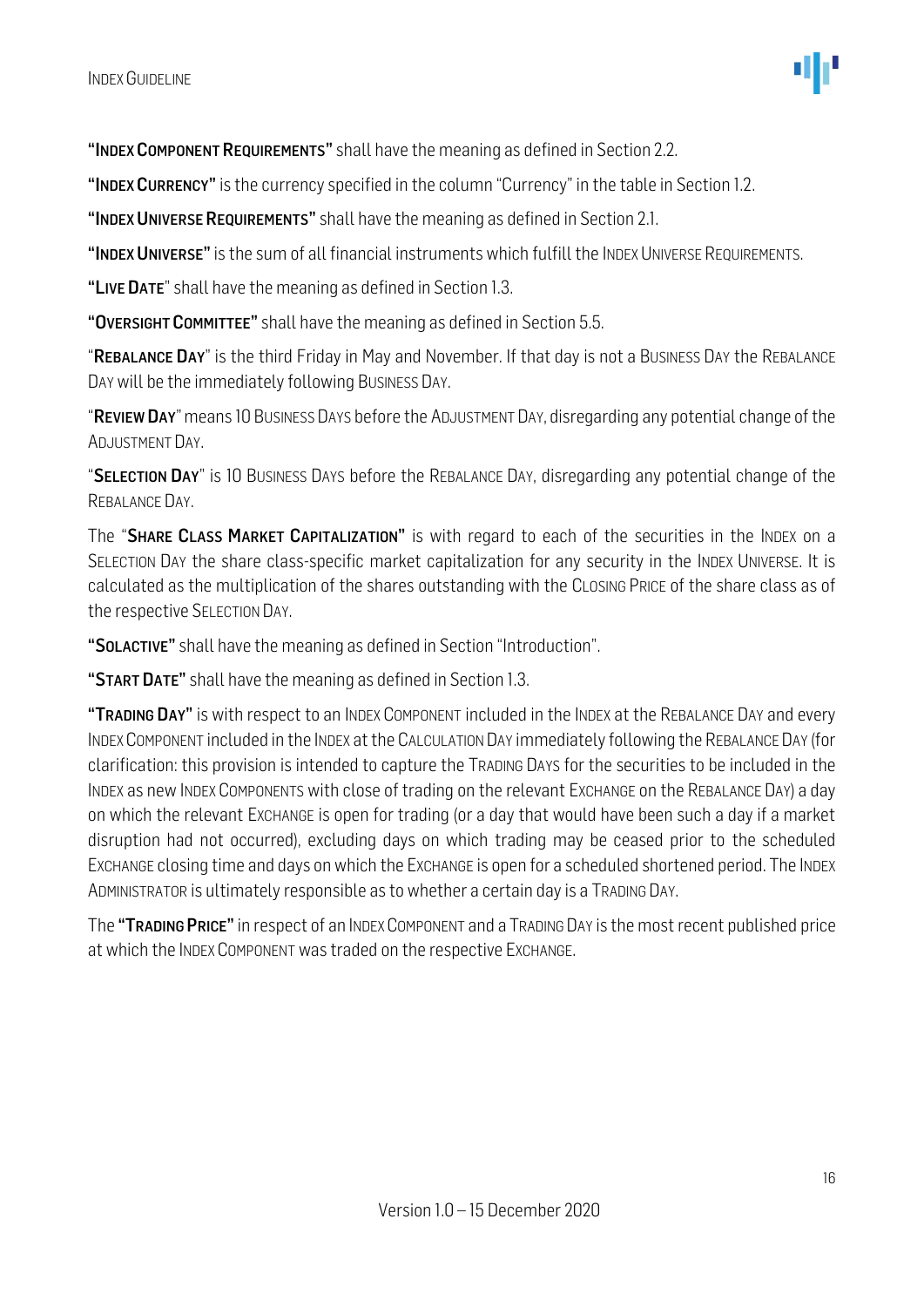#### DATA RELATED DEFINITIONS

"FUEL-CELL MANUFACTURER" means a company that is engaged in the manufacturing or production of hydrogen fuel-cells.

"HYDROGEN PRODUCER" means a company that is engaged in the production of hydrogen.

"UTILITY COMPANY" means a company that is a 'non-gas' utility company who shall engage in the production of hydrogen.

"INTEGRATED SUPPLY-CHAIN PLAYER" means a company that is engaged in various segments of the hydrogen value-chain.

"FUEL-CELL COMPONENT SUPPLIER" means a company that supplies CRITICAL COMPONENTS to fuel-cell manufacturers.

"CRITICAL COMPONENTS" means, as of LIVE DATE, components such as membranes/materials.

"INDUSTRIAL TECHNOLOGY PROVIDER" means an industrial company that owns a proprietary hydrogen related technology.

"HYDROGEN MOBILITY PROVIDER" means a company in the automotive industry that owns a proprietary hydrogen related technology and is engaged in the manufacturing and marketing of trucks and/or buses.

"THERMAL COAL POWER GENERATION" means, in respect of a company, the generation of electricity from thermal coal.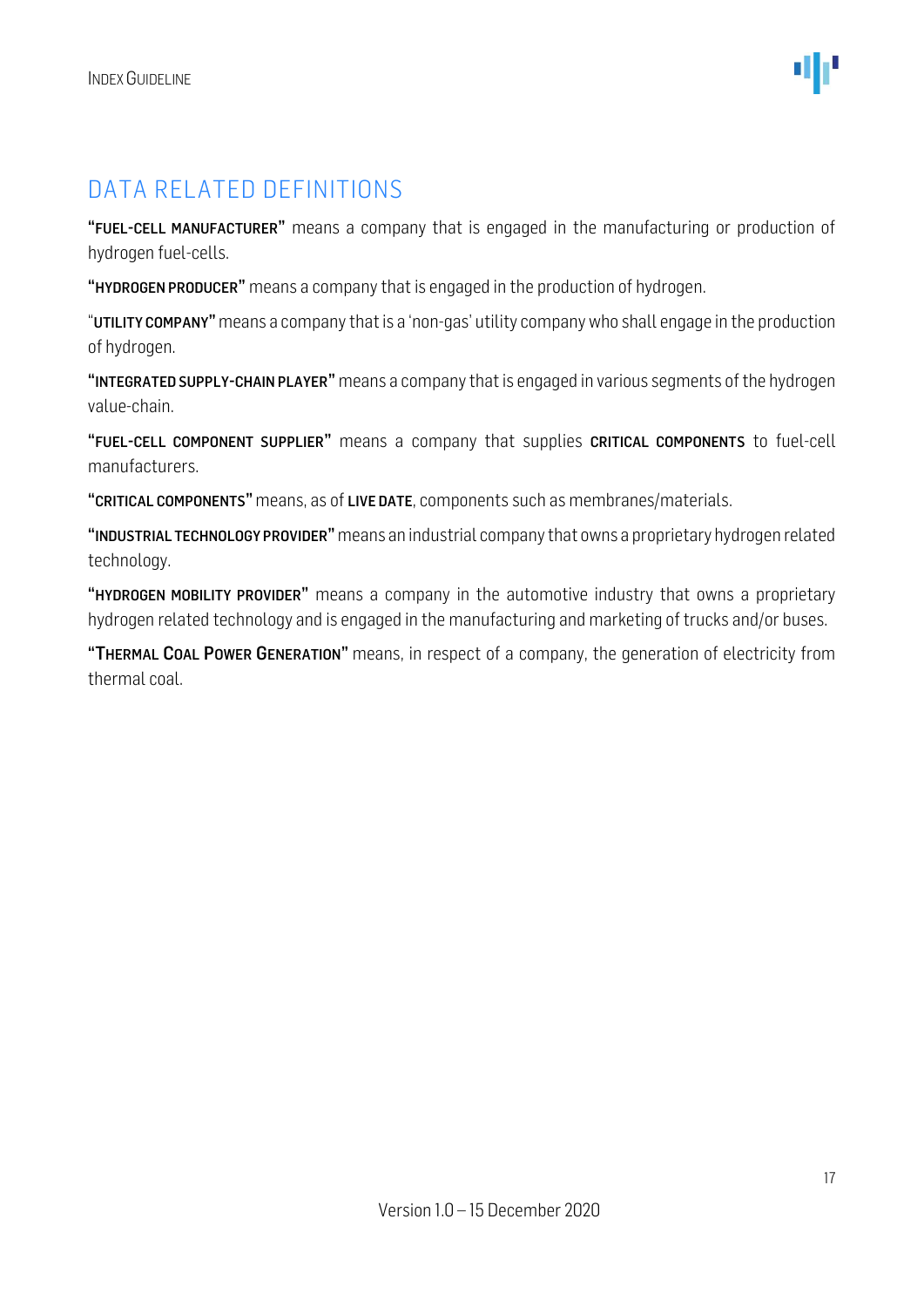### ANNEX A

| No.            | Exchange Code  | Exchange                                         |  |
|----------------|----------------|--------------------------------------------------|--|
| 1              | <b>NA</b>      | Equity Euronext Amsterdam Netherlands            |  |
| $\overline{2}$ | FP             | <b>Equity Euronext Paris France</b>              |  |
| 3              | <b>FH</b>      | Equity Helsinki Stock Exchange Finland           |  |
| 4              | <b>HK</b>      | Equity Hong Kong Stock Exchange China            |  |
| 5              | KP             | Equity Korea Stock Exchange Korea                |  |
| 6              | KQ             | Equity Kosdaq Stock Exchange Korea               |  |
| $\overline{1}$ | LN             | Equity London Stock Exchange United Kingdom      |  |
| 8              | UQ             | Equity Nasdaq Global Market United States        |  |
| 9              | UW             | Equity Nasdaq Global Select Market United States |  |
| 10             | <b>UN</b>      | Equity New York Stock Exchange United States     |  |
| 11             | N <sub>O</sub> | Equity Oslo Norway                               |  |
| 12             | <b>SE</b>      | Equity SIX Swiss Exchange Switzerland            |  |
| 13             | SS             | Equity Stockholm Stock Exchange Sweden           |  |
| 14             | SF             | Equity First North Stockholm Sweden              |  |
| 15             | TT             | Equity Taiwan Stock Exchange Taiwan              |  |
| 16             | JT             | Equity Tokyo Stock Exchange Japan                |  |
| 17             | CT             | Equity Toronto Stock Exchange Canada             |  |
| 18             | GY             | Equity Xetra Germany                             |  |
| 19             | $\Box$         | Equity London International Exchange             |  |
| 20             | AT             | Equity Australian Securities Exchange Australia  |  |
| 21             | AV             | Equity Vienna Stock Exchange Austria             |  |
| 22             | NZ             | Equity New Zealand Exchange                      |  |
| 23             | ID             | Equity Irish Stock Exchange Ireland              |  |
| 24             | <b>DC</b>      | Equity NASDAQ OMX Copenhagen Denmark             |  |
| 25             | SM             | Equity Madrid Stock Exchange Spain               |  |
| 26             | SQ             | Equity Sociedad de Bolsas Spain                  |  |
| 27             | IM             | Equity Borsa Italiana Italy                      |  |
| 28             | PL             | Equity Euronext Lisbon Portugal                  |  |
| 29             | SP             | Equity Singapore Exchange Singapore              |  |
| 30             | <b>BB</b>      | Equity Euronext Brussels Belgium                 |  |
| 31             | SF             | Equity Nasdaq First North Stockholm              |  |